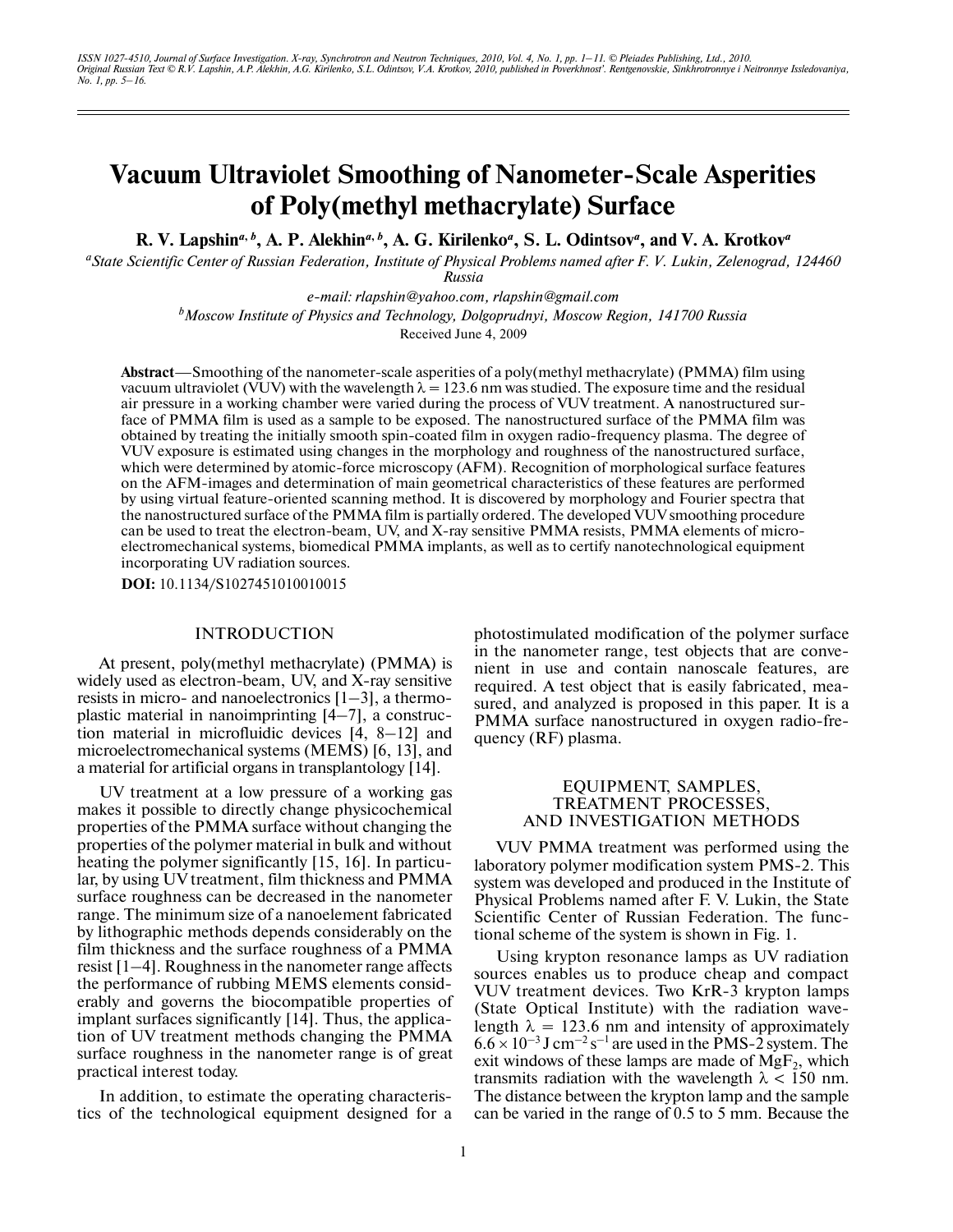

**Fig. 1.** Simplified functional scheme of the UPM-2 exper- Fig. 1. Simplified functional scheme of the UPM-2 experimental system. LLT—low-temperature trap, VG—vacuum gauge, GFR—gas flowrate regulator. The distance between the sample and the lamp ranges from 0.5 to 5 mm.

PMS-2 system is designed to operate in a low vacuum (the minimum pressure is 2 Pa), this distance deter mines the efficiency of the VUV effect on a treated polymer surface. The smaller the distance, the higher the radiation intensity absorbed by the surface.

The PMS-2 system makes it possible to treat two sides of the polymer. After one side has been treated, the samples are interchanged by rotating the holder through 180° and the other side is then treated. Because the radiation intensity of the krypton lamp decreases with time, it is necessary to correct the expo sure time periodically in order to provide a constant dose of sample irradiation. For this purpose, the sam ple holder is rotated through 90° at the command of a computer; after that, the radiation intensity of the lamp is measured by insensitive to visible light photo cells having CuJ photocathodes and  $MgF<sub>2</sub>$  detector windows (State Optical Institute).

The object under study was a poly(methyl meth acrylate)  $(-CH_2-C(CH_3)-COOCH_3)_n$  film deposited on the polished Si(100) surface (KDB-10) by cen trifuging (the speed of rotation was 1500 revolutions per minute and the duration was 2 min). In our exper iments we used PMMA having viscosity-average molecular weight equal to  $7.7 \times 10^4$ . The film thickness was determined by using MII-4 microinterferometer (Leningrad Optical-Mechanical Amalgamation) and was approximately equal to 0.8 μm. The studies were performed in a vacuum under residual pressures of 2 and 100 Pa. The samples were exposed to VUV radia tion with durations of 0.5, 1, 2, 5, 10, and 20 min.

The photon energy of the KrR-3 krypton lamp is about 10 eV. This energy is sufficient to excite poly mer molecules and break the chemical bonds C–C, C–H, and C–O [15]. During photolysis, the following compounds are formed: methyl formate  $\mathrm{HCOOCH}_3$ , formalde-

hyde  $\text{CH}_2=\text{O}$ , methanol  $\text{CH}_3-\text{OH}$ , methyl methacrylate (MMA)  $CH_2=C(CH_3)-COOCH_3$ , and gaseous products such as  $CO$ ,  $CO<sub>2</sub>$ , H<sub>2</sub>, H<sub>2</sub>O, and CH<sub>4</sub> [15]. In addition, intermolecular linking occurs in film under VUV irradiation [15]. Thus, the observed effect of nanotopography smoothing under VUV irradiation is a result of simultaneous action of the following pro cesses: polymer photoetching, photostimulated oxi dation, partial material redeposition, intermolecular linking formation, and mechanical surface relaxation. As shown below, the degree of smoothing mainly depends on the treatment time for a fixed radiation intensity and a residual air pressure in the working chamber ranging from 2 to 100 Pa.

Since the initial PMMA film (Fig. 2a) has a suffi ciently smooth surface without any noticeable topo graphical features (the average roughness  $S = 1.1$  nm, see Table 1; even on an area of several squared milli meters, the surface roughness can be equal to several nanometers [17]), the UV irradiation smoothing effect cannot be revealed after the VUV treatment. There fore, the initial PMMA film was nanostructured in nonequilibrium oxygen RF-plasma for 20 s.

The nanostructuring was performed using PCT-100T plasmochemical treatment system (Engi neering Plant "Quartz"). The operating frequency of the RF generator was 13.56 MHz, and the plasma excitation was inductive. The leakage rate of high purity oxygen into the reactor chamber was about 30 l/h, the residual pressure ranged from 10 to 20 Pa, and the glow discharge power 500 W. Similar results were obtained for an oxygen RF plasma using a Plasma 600T plasmochemical treatment system (Research Institute of Semiconductor Engineering). The operat ing frequency of the RF generator was 13.56 MHz, and the plasma excitation was capacitive. The film was treated for 1 min under 40 Pa residual pressure of the working gas in the chamber, glow discharge power about 400 W, grid current 80 mA, and anode current 0.9 A.

As a result of PMMA film etching, nanograins with the lateral sizes about 66 nm, height about 1.8 nm, and distance between neighbour nanograins about 104 nm (mean values, see Table 2) are formed on the surface (Fig. 2b). The number of grains per unit area is approximately 122  $μm<sup>-2</sup>$ . The technology used for nanostructuring provides a good reproducibility of results.

As in the case of VUV treatment, the polymer treat ment in the oxygen RF-plasma changes only a thin near-surface layer of 1-10 nm thickness leaving a poly mer in the bulk unaffected [17, 18]. The formation of nanograins can be explained by local variations in the PMMA film density and, accordingly, by the different etching rate [19]. The local density variations are related to the presence of inhomogeneities in the majority of polymers, first of all, grains (globules) [20–23], lamellas [20–23] as well as coiled molecules, bundles, nodes, twistings, tangles of molecular chains [23], etc.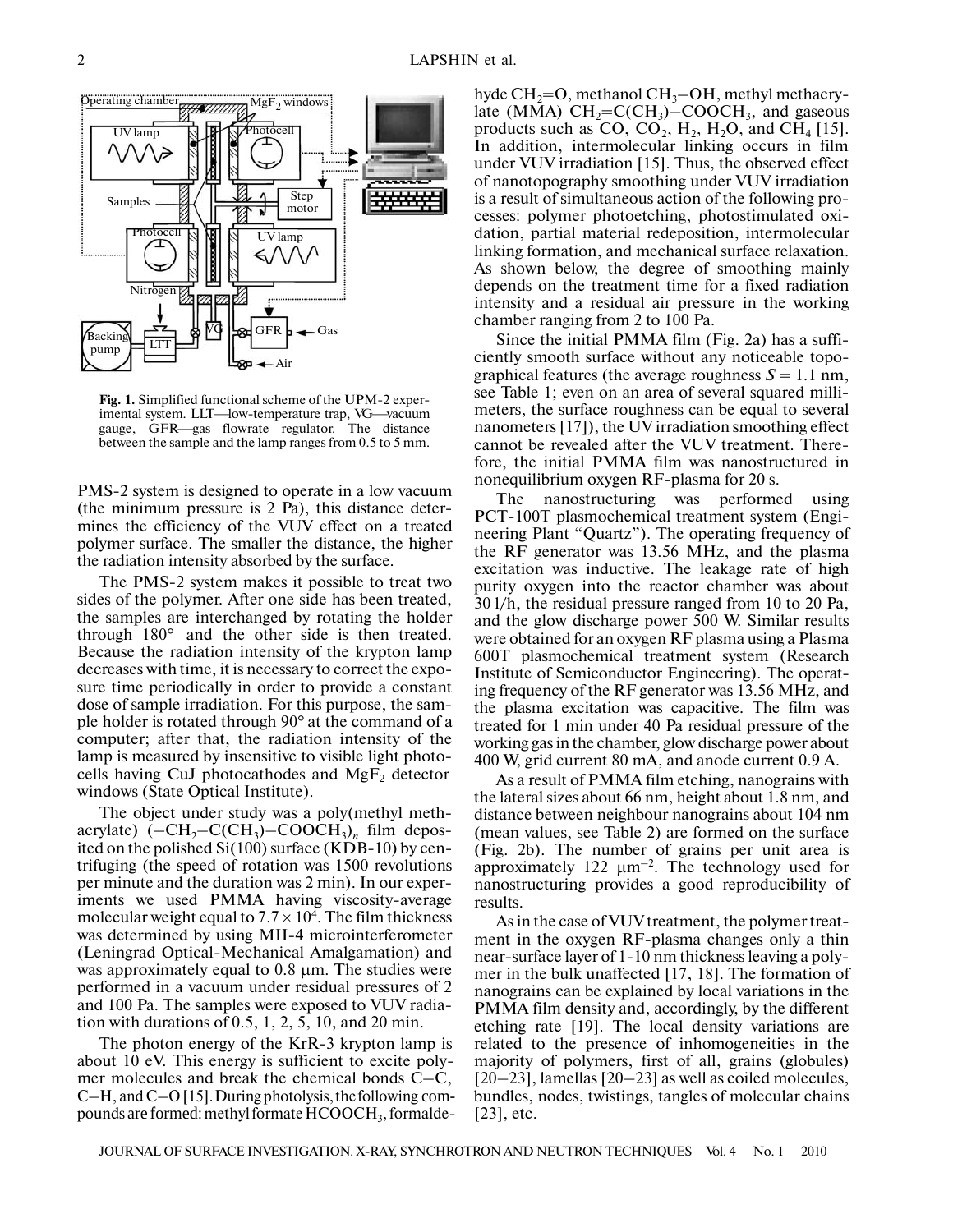

**Fig. 2.** AFM images of the PMMA film: (a) the initial surface after deposition on the Si substrate and (b) the nanostructured sur face obtained as a result of the treatment of the initial surface in the oxygen radio-frequency plasma.

In addition to the change in the surface morphol ogy, a considerable chemical modification of the poly mer surface occurs during the PMMA treatment in oxygen plasma. In particular, polar functional groups as well as carbonate  $(O_2C=O)$  and free carbonyl (C=O) groups appear [17, 18]. The amount of oxygen in the near-surface layer increases substantially during the first seconds of the treatment, and then its growth slows down; afterwards, oxygen penetrates into the material comparatively slowly [17].

The surface morphology of the PMMA film was studied by atomic-force microscopy (AFM). The measurements were conducted using Solver<sup>TM</sup> P4 device (NT-MDT) in tapping mode. The spring con stant of the Si cantilever (Institute of Physical Prob lems named after F. V. Lukin) was about 12 N/m, and

| Parameters                                 | film<br><b>PMMA</b><br>Initial | uctured<br>${\rm film}$<br>$rac{1}{2}$<br>◀<br><b>NNN</b><br>ā | Nanostructured PMMA film after VUV treatment |      |      |      |      |      |      |      |      |      |      |      |  |  |
|--------------------------------------------|--------------------------------|----------------------------------------------------------------|----------------------------------------------|------|------|------|------|------|------|------|------|------|------|------|--|--|
| Residual air pressure, Pa                  |                                |                                                                | ി                                            |      |      |      |      |      |      | 100  |      |      |      |      |  |  |
| Duration of VUV<br>treatment $t$ , min     | $\theta$                       | $\Omega$                                                       | 0.5                                          |      | ∍    | 5    | 10   | 20   | 0.5  |      | 2    |      | 10   | 20   |  |  |
| Peak-to-peak height $S_v$ , nm             | 2.2                            | 8.6                                                            | 9.3                                          | 7.0  | 5.8  | 4.2  | 2.4  | 2.4  | 7.7  | 7.5  | 7.4  | 5.6  | 2.7  | 2.3  |  |  |
| Mean roughness $S$ , nm                    | 1.1                            | 3.4                                                            | 2.9                                          | 3.0  | 1.9  | 2.0  | 1.1  | 1.2  | 2.4  | 2.8  | 2.5  | 2.1  | 1.3  | 1.1  |  |  |
| Root-mean-square rough-<br>ness $S_a$ , nm | 0.26                           | 1.36                                                           | 1.10                                         | 0.91 | 0.67 | 0.43 | 0.26 | 0.27 | 0.91 | 0.98 | 0.81 | 0.52 | 0.29 | 0.25 |  |  |

**Table 1.** Roughness parameters of the initial PMMA film and the nanostructured PMMA film before and after VUV treatment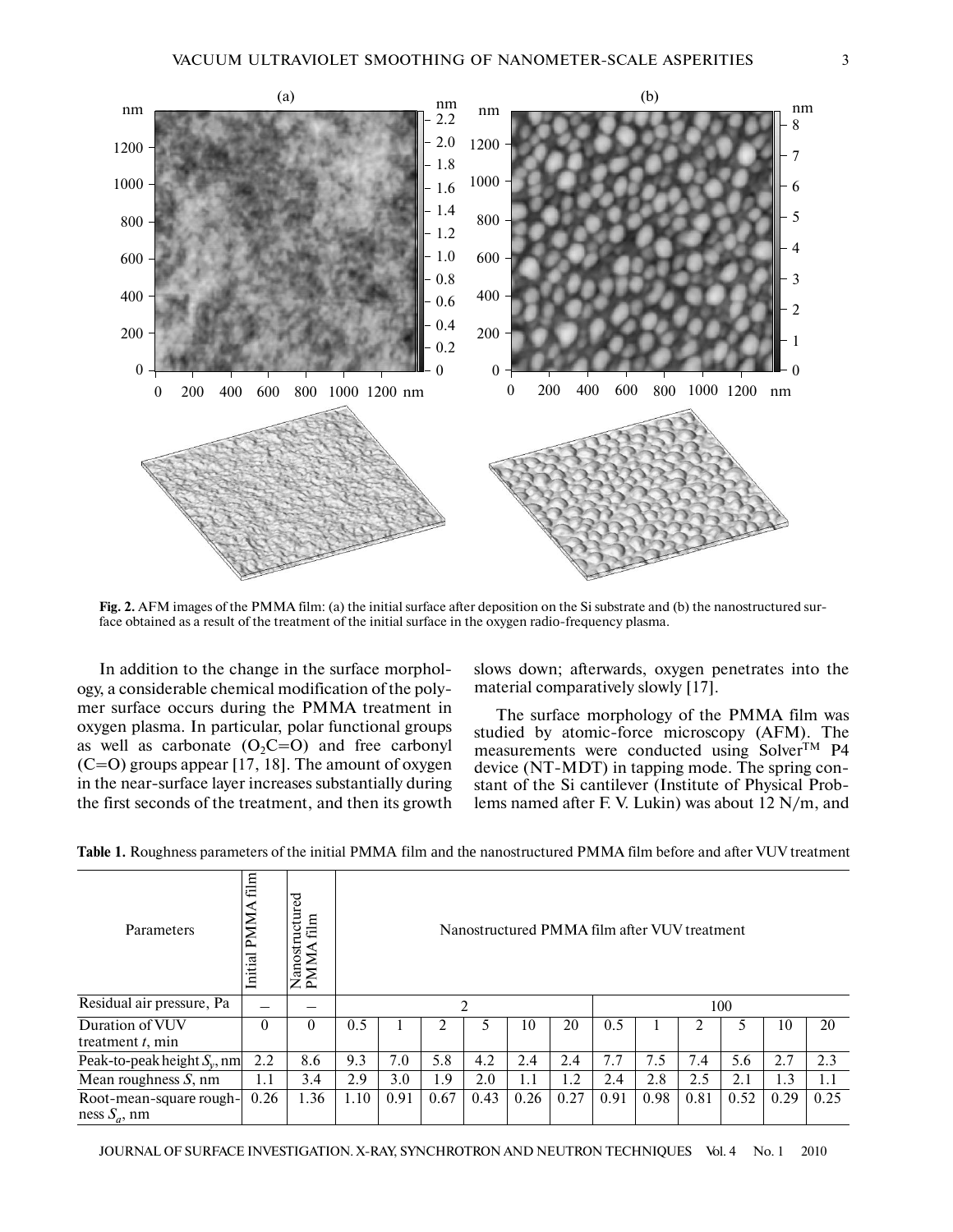| Parameters                              | film<br>PMMA<br>Initial | Nanostructured<br>PMMA film | Nanostructured PMMA film after VUV treatment |               |               |               |               |               |               |               |               |               |               |               |  |  |
|-----------------------------------------|-------------------------|-----------------------------|----------------------------------------------|---------------|---------------|---------------|---------------|---------------|---------------|---------------|---------------|---------------|---------------|---------------|--|--|
| Residual air pressure, Pa               |                         |                             | $\mathfrak{D}$                               |               |               |               |               |               |               | 100           |               |               |               |               |  |  |
| Duration of VUV treatment<br>$t$ , min  | $\Omega$                | 0                           | 0.5                                          |               |               |               | 10            | 20            | 0.5           |               |               |               | 10            | 20            |  |  |
| Number of features $n$                  | 424                     | 214                         | 320                                          | 278           | 275           | 320           | 314           | 395           | 202           | 214           | 243           | 192           | 225           | 335           |  |  |
| Mean feature diameter $D$ , nm          | 30.5.<br>29.4           | 65.9,<br>50.2               | 51.8,<br>32.6                                | 52.4,<br>40.2 | 52.9,<br>41.6 | 30.7,<br>29.0 | 32.9,<br>32.0 | 29.7.<br>28.6 | 59.7,<br>44.0 | 58.2,<br>44.3 | 54.9,<br>41.8 | 49.4,<br>45.6 | 37.1,<br>36.1 | 32.9,<br>31.9 |  |  |
| Mean feature height $h$ , nm            | 0.13                    | 1.8                         | 2.2                                          | 1.4           | 1.3           | 0.20          | 0.10          | 0.13          | 1.8           | 1.6           | 1.5           | 0.44          | 0.12          | 0.12          |  |  |
| Mean distance between<br>features d, nm | 77.9                    | 104.1                       | 89.1                                         | 85.8          | 95.1          | 74.1          | 91.6          | 76.4          | 112.9         | 111.7         | 100.7         | 111.9         | 102.2         | 80.4          |  |  |

**Table 2.** Geometric characteristics of features of the initial PMMA film and the nanostructured PMMA film before and after VUV treatment. The second value of the diameter corresponds to the lower estimate

the resonant frequency was 130.800 kHz. The tip radius *r* of the cantilever probe did not exceed 10 nm.

To exclude the effect of spread of cantilever param eters on the scanning results, all measurements of the surface topography were made using one cantilever. In addition, the same scanning parameters were specified in all measurements; in particular, the same force was always applied to the surface. The force with which a cantilever presses on the soft polymer surface is a key parameter determining whether the relief under study is deformed or even damaged during the measure ments [23].

Analysis of the roughness parameters [24, 25, 19] and geometrical sizes of the surface features (nano grains) of the PMMA film was conducted over  $1.4 \times 1.4 \mu m^2$  area. The geometrical sizes of the features were determined during computer topography recognition performed by feature-oriented scanning (FOS) method in the virtual mode [26]. In contrast to existing systems used to analyze features, such as grain analysis, in FOS method, a local horizontal cutting plane is drawn for each feature that makes it possible to determine feature parameters more precisely.

The typical size of the sample *n* was 200–400 fea tures depending on VUV treatment time. The geomet rical dimensions of the features are presented in the lateral plane by mean diameter *D* of a circle inscribed in the visible feature base and by mean height *h* in the vertical plane. In addition, the mean distance *d* between the neighboring features was calculated. The obtained data are given in Table 2.

Because the dimensions of the observed features are comparable with the radius of curvature *r* of the AFM probe tip, it is necessary to take into account a possible broadening of the lateral feature dimensions, in our case – the base diameter *D*. The value of the broadening was estimated by formula  $\Delta D = 2\sqrt{2rh - h^2}$ 

obtained from simple geometric considerations. Writing this formula, we assumed that the probe tip has the shape of a ball and the lateral feature surface is a vertical wall. The lower estimate of the feature diameter obtained by subtracting Δ*D* from *D* is given in Table 2 after the comma. The true value of the feature diameter is somewhere between the measured value *D* and its lower estimate.

#### RESULTS AND DISCUSSION

Figures 3a and 3b show surface images obtained as a result of 2 and 10 min VUV treatment of the nano structured PMMA film under 2 Pa residual air pres sure in the chamber. Here and hereafter, the surface images of the samples treated under a pressure of 100 Pa are not shown, because they are qualitatively similar to those of films treated under a pressure of 2 Pa. The number of points constituting the AFM images is  $256 \times 256$ . The roughness parameters of the obtained films are given in Table 1.

Figure 4 shows the data listed in Table 1 as depen dences of peak-to-peak heights *Sy*, mean roughness *S*, and root-mean-square roughness  $S_a$  of the nanostructured PMMA surface on the VUV treatment time *t* under an air pressure of 2 and 100 Pa. Regression curves are drawn through the obtained experimental points using the least-squares method. Here and here after, the local regression (loess) was used to draw curves, because the third-order polynomial oscillated in the range of large times; a small "ski jump" at the end part of the curves is related to calculation pecu liarities of the local regression.

The comparison of the roughness parameters of the samples treated under residual pressure 2 Pa with the parameters of the samples treated under residual pres sure 100 Pa shows that these VUV treatment processes are approximately the same. At the beginning, the pro-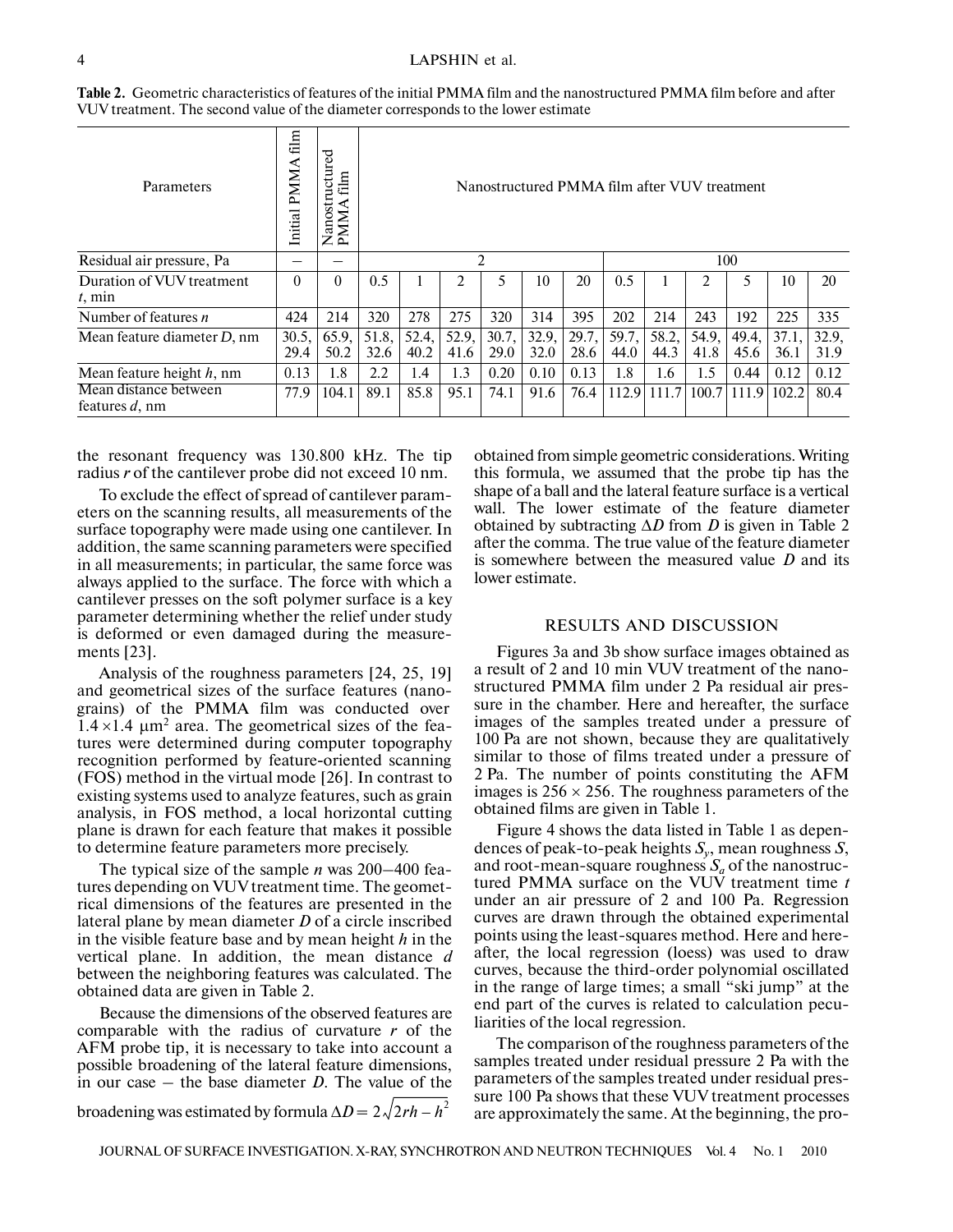

**Fig. 3.** AFM images of the nanostructured PMMA film subjected to VUV irradiation under 2 Pa residual air pressure in the cham ber. Treatment time: (a) 2 min and (b) 10 min.



**Fig. 4.** Dependences of the roughness parameters (a)  $S_y$ , (b) *S*, and (c)  $S_a$  of the nanostructured PMMA film on the VUV treatment time *t* under 2 and 100 Pa air pressures in the working chamber.

cess of PMMA film irradiation under a higher residual air pressure of 100 Pa has smaller smoothing rate and, correspondingly, changes the nanostructured surface of the PMMA film to a smaller extent (Fig. 4). Proba bly, the small rate of smoothing is related to an additional absorption of VUV radiation. The smoothing rates become the same after approximately five min utes of treatment, then the smoothing rate under 2 Pa pressure decreases faster than that under 100 Pa pres sure. In the latter case, the change in the rate is prob-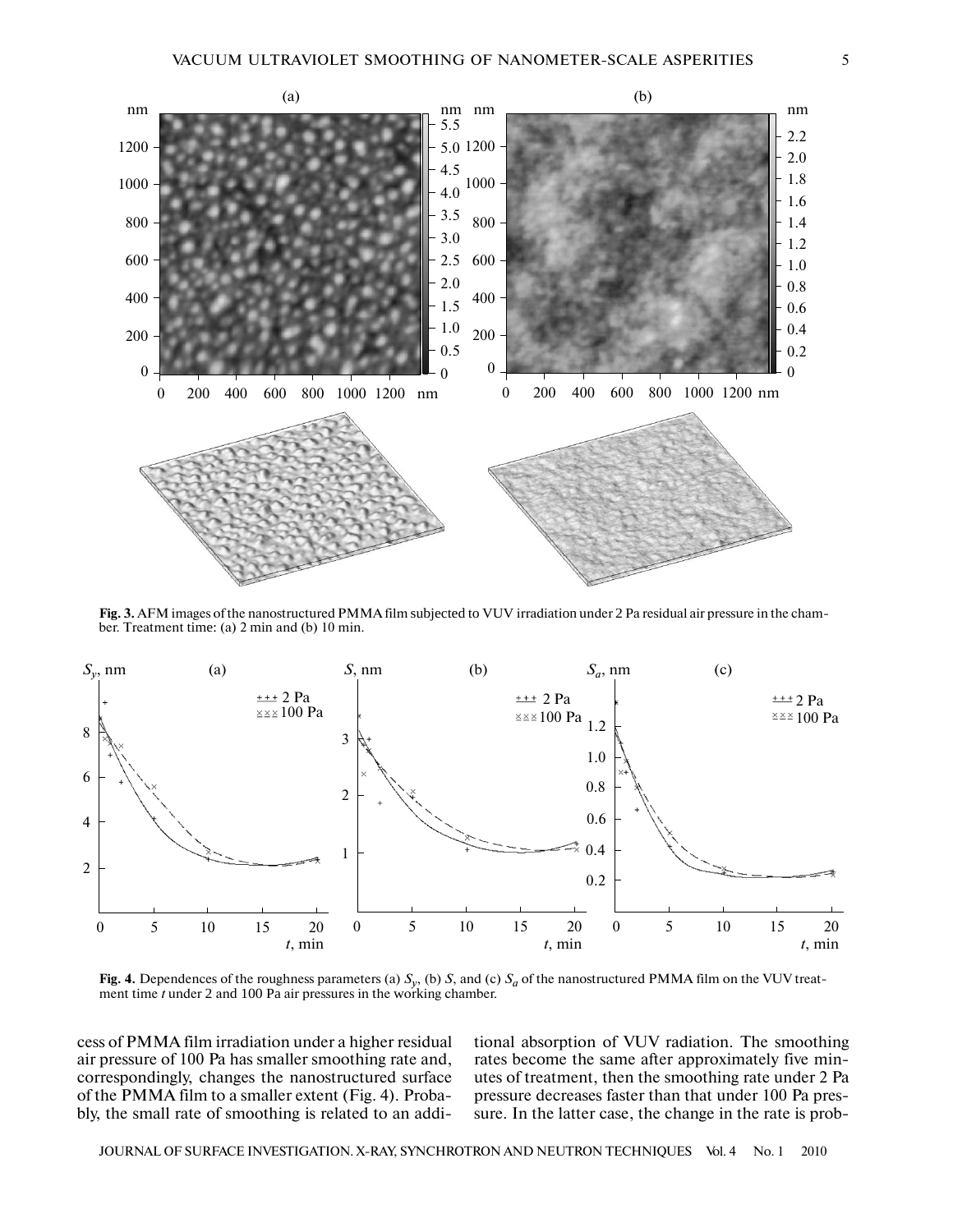

**Fig. 5.** Specific surface features recognized in the image of the (a) initial and (b) nanostructured PMMA film during the virtual FOS. The position of the point corresponds to the center of gravity of the visible base of the recognized feature. For the real surface images (a) and (b), the schematic representations (c) and (d) were built in which the features are imaged as hemispheres.

ably related to a change in the ratio of the components forming the gas mixture. Finally, after the 15 min treatment, the smoothing rates of both processes decrease to zero, and the roughness obtained becomes the same as that of the initial film. Thus, after 15 min utes of the VUV treatment, irrespective of the pressure in the working chamber, the dynamic equilibrium state had happened, at which the processes of the photo etching and partial redeposition would not change the surface roughness.

Results of analysis of the PMMA surfaces by FOS method are shown in Figs. 5 and 6. Application of FOS enables us to find surface features (nanograins in our case) and determine their main geometrical char acteristics (see Table 2) in automatic mode. The advantage of the FOS method is that it makes possible to discover features in such images where they are almost unnoticeable by eye. For example, this method

can detect features having small lateral sizes (see Figs. 5a, 6b), small heights, complicated base shape, and also those located on a strongly developed under lying topography.

Figures 5c, 5d, 6c, and 6d show images of the obtained surfaces in the schematic form, which sim plifies their analysis. In particular, using the schematic (model) representation makes possible to better understand the surface structure. This representation is especially useful while analyzing surfaces, which consist of a large number of small, weakly distinguish able features (see Figs. 5a, 6b).

Based on the data presented in Table 2, the depen dences of nanograin number, mean nanograin diame ter, mean nanograin height, and mean distance between the neighbour nanograins on VUV irradiation time t under 2 and 100 Pa air pressure in the working chamber are built (see Fig. 7). On the whole, the anal-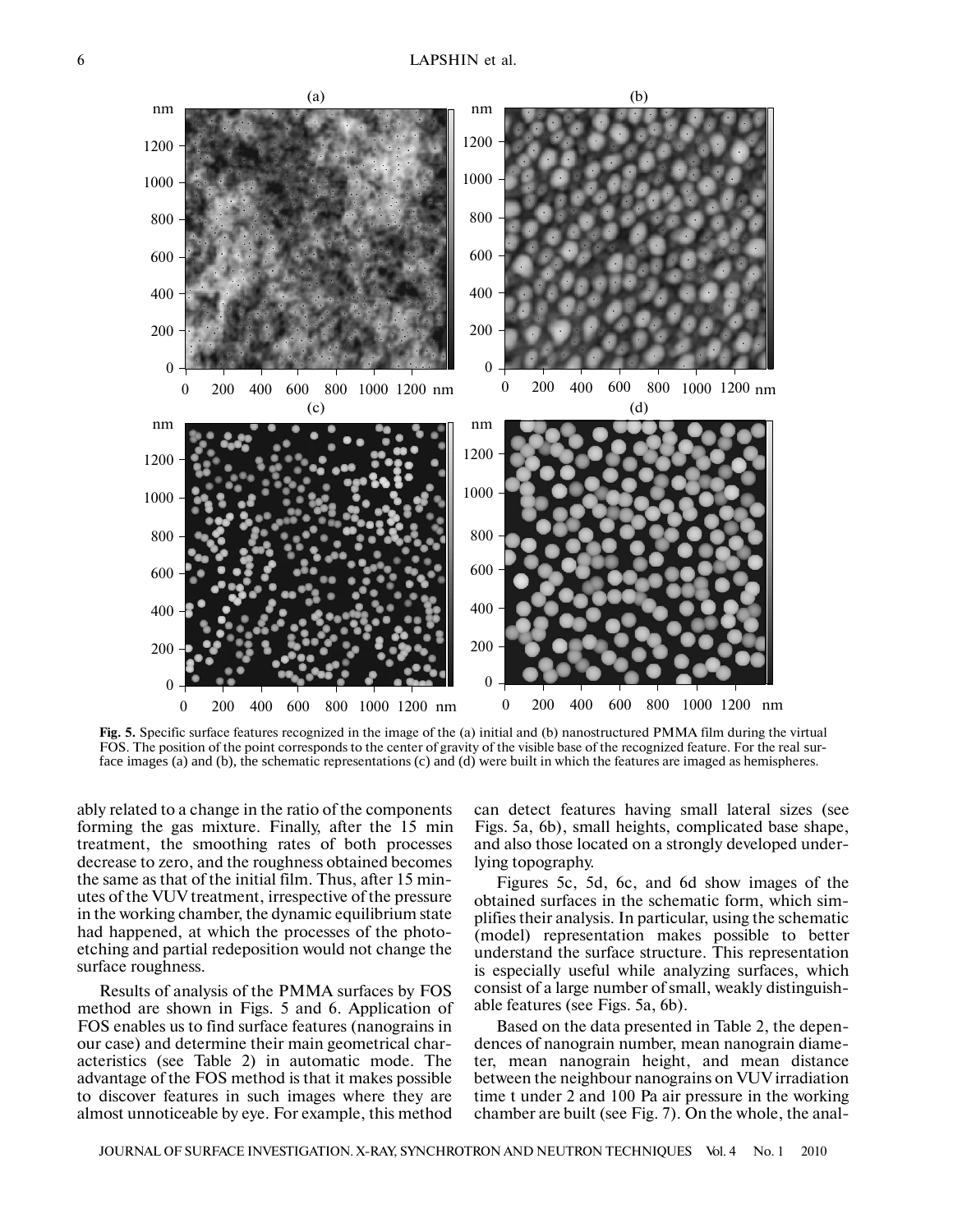

**Fig. 6.** Specific surface features recognized in the image of the nanostructured PMMA film exposed to VUV irradiation under 2 Pa pressure for (a) 2 and (b) 10 min. The images (c) and (d) are schematic representations of the images (a) and (b), respectively.

ysis of the obtained results shows that smoothing of the features of the nanostructured surface of the PMMA film is well noticeable even after 2 minutes of VUV irradiation (see Fig. 3a, compare with Fig. 2b). After 10 minutes of VUV irradiation, the value of mean roughness decreases by a factor of 2.6–3 (Table 1, Fig. 4), mean lateral size of nanograins decreases two fold, and mean nanograin height decreases by a factor of 15–18 (Table 2, Figs. 7b, 7c). Thus, after 10 min utes of the VUV exposure, the obtained surface becomes comparable with the smooth surface of the initial PMMA film obtained on the centrifuge (see Fig. 3b, compare with Fig. 2a).

The comparison of the curves in Figs. 7a and 7d shows that occurrence of new surface features and decrease of a mean distance between surface features during interaction of UV radiation with the polymer in the presence of oxygen are two mutually opposite pro cesses. Hence, we can conclude that gaseous photolysis products redeposit under VUV irradiation, because PMMA film etching in the oxygen plasma leads to the opposite result, namely, to a noticeable decrease in the number of features and to an increase in the distance between them (Table 2).

It should be noted that the experimental values given in Figs. 7a and 7d have a strong spread. This means that some local subprocesses occur in the cho sen time ranges. Thus, the regression curves show only a general character of a sufficiently complicated pro cess of the VUV treatment in this case. For this reason, in contrast to the other curves, these curves have no horizontal regions of saturation after 10–15 minutes of film treatment.

Analysis of the images in Figs. 5 and 6 allows detecting sequences forming linear and slightly curved chains among the chaotically scattered features [22]. The features forming these structures have approxi mately the same dimensions and are located at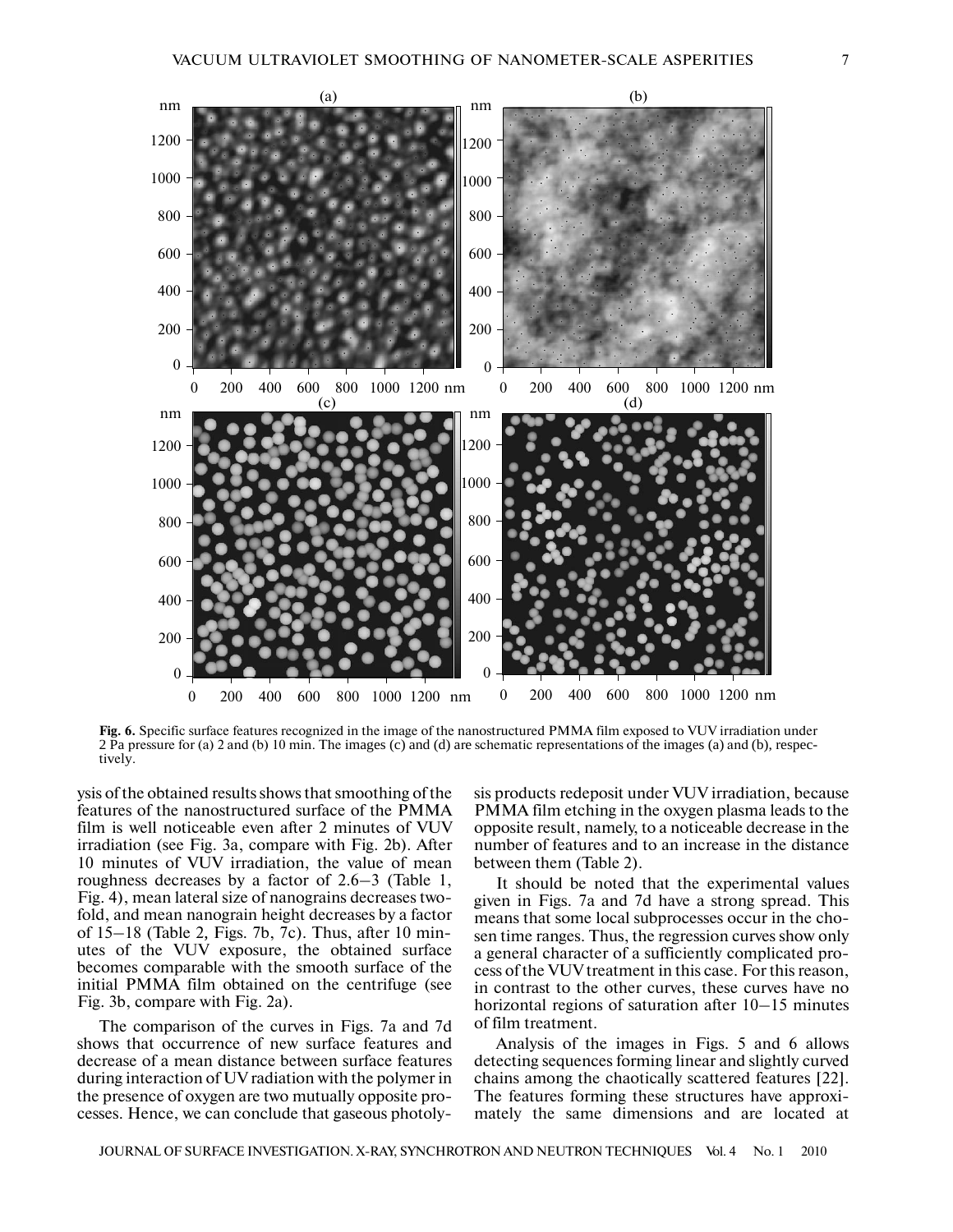

**Fig. 7.** Dependences of (a) number *n* of features, (b) mean base diameter *D*, (c) mean feature height *h*, and (d) mean distance *d* between neighbour features of the nanostructured PMMA film on VUV treatment time *t* under 2 and 100 Pa air pressures in the working chamber.

approximately the same distance (35–80 nm) from each other. The chain can consist of two, three, four and more nanograins. The indicated chains exist both on the initial PMMA film and on PMMA films treated in the oxygen plasma and exposed to VUV radiation. The discovered chains probably are a part of the poly mer film structure. The chains on the initial surface are short and randomly oriented. It is possible that the short chains observed on the initial surface are a part of longer chains going into bulk of the material.

The revealed structure is seen especially clear on the film treated in the oxygen plasma (Fig. 5b). Here, the chains contain a large number of elements with approximately the same dimensions located at approximately the same distance between each other; the chains have a small curvature and are oriented along a certain direction. Two directions on the surface along which the chain elements are mainly oriented can be distinguished. Approximately these directions are oriented along the diagonals of the given images.

Thus, the observed features and their mutual arrange ment enable us to speak about a certain degree of two dimensional ordering of the surface under consider ation [20].

To confirm the periodical arrangement of the fea tures on the PMMA film, the Fourier spectra of the surfaces under investigation were obtained (Fig. 8). The constant component, which yields small informa tion in the analysis of spatial frequencies, was dis carded (it corresponds to the mean roughness *S* numerically, see Table 1). The frequencies forming a "cross" at the spectrum center are related to the Fou rier transformation method itself (they are induced by the edge effect); therefore, these frequencies should be simply ignored.

The data given in Fig. 8a demonstrate that the ini tial PMMA film produced by centrifuging contains no distinct peaks that could be associated with any (one or two-dimensional) surface ordering. The spectrum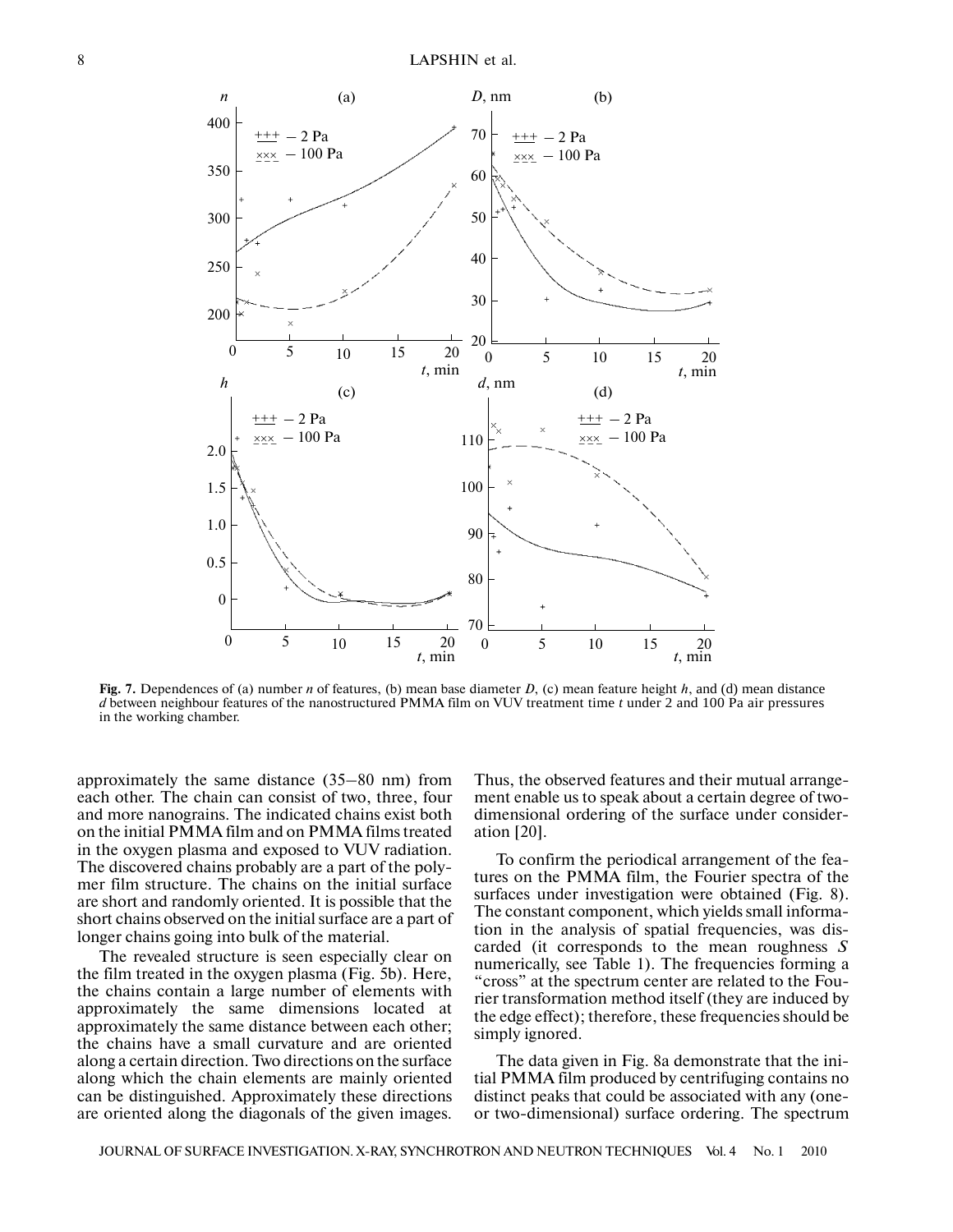

**Fig. 8**, Fourier spectra of the surface of the (a) initial PMMA film, (b) PMMA film nanostructured in the oxygen plasma, (c) nanostructured PMMA film after 2 min of VUV treatment under 2 Pa pressure, and (d) nanostructured PMMA film after 10 min of VUV treatment under 2 Pa pressure.

contains image components at all frequencies with the usually observed tendency toward a decrease in the amplitudes of harmonic components as the spatial fre quency increases.

Figure 8b shows the Fourier spectrum of the PMMA film surface nanostructured in the oxygen plasma. The insert in Fig. 8b contains only peaks that differ notice ably from the others. There are four such peaks. The fol lowing spatial frequencies correspond to the found peaks:  $f_1 = 1/107.1$  nm<sup>-1</sup>,  $f_2 = 1/120.0$  nm<sup>-1</sup>,  $f_3 =$  $1/105.0$  nm<sup>-1</sup>, and  $f_4 = 1/145.5$  nm<sup>-1</sup>. The frequencies are given in descending order of their amplitudes (arbitrary units): 27.1, 25.0, 23.9, and 23.8, respectively.

Other harmonics in the low-frequency region of the spectrum, where the main information on the images is usually concentrated, were rejected as less significant for our analysis. Four selected peaks are slightly distinguished on the spectrum, because a non linear scale (a logarithmic one) was used for spectrum rendering. The nonlinear scale is required for visual-

ization of the whole spectrum, in particular, for imag ing the response related to high frequencies.

It should immediately be mentioned that the spa tial period  $1/f_1 = 107.1$  nm extracted from the spectrum agrees well with the mean distance  $d = 104.1$  nm between the features, which was determined during the virtual FOS. The harmonic oscillation with the frequency  $f_1$  propagates along the direction making angle  $51.1^\circ$  with the *x* axis. The harmonic oscillation with the frequency  $f_2$  propagates almost perpendicularly (91.3°) to the oscillation with the frequency  $f_1$ . Both of these facts confirm the previously discovered orientation of the grain chains along the image diago nals (Figs. 2b, 5b).

The propagation directions of the oscillations  $f_3$ and  $f_4$  make respective angles of  $+15.0^\circ$  and  $-25.5^\circ$ with the direction of the oscillations with the fre quency  $f_2$ ; moreover, both oscillations have almost the same amplitudes. The harmonic oscillations  $f_3$  and  $f_4$ are probably satellites of the oscillation  $f_2$ ; i.e., they are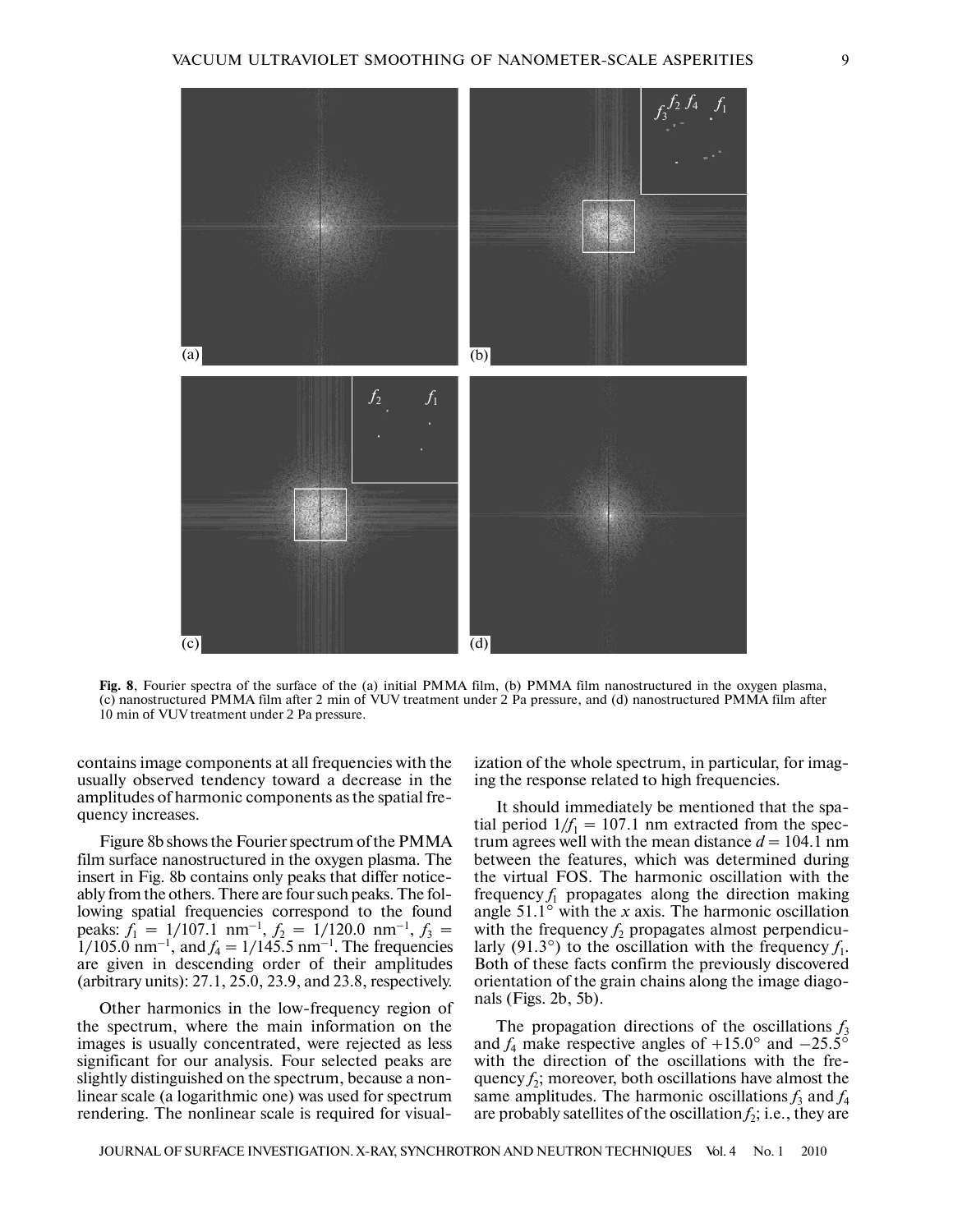some deviations from the direction of this oscillation. The discovered deviations are probably associated with the structure of the PMMA macromolecule and with peculiaritues of its interaction with the neigh boring macromolecules. Thus, the detection of the frequencies  $f_1$  and  $f_2$  demonstrates directly that the nanostructured surface of the PMMA film has a cer tain two-dimensional order [20].

A portion of the spectrum contained in the square has the oval shape meaning that the observed grain in the image plane also has, on average, the oval shape. Furthermore, the long oval axis coincides almost with the propagation direction of the harmonics  $f_3$ , which corresponds to the flattened shapes of grains along this direction (Figs. 2b, 5b). A deficiency of low frequen cies, whose reciprocals are comparable with the sizes of the considered image, is observed in the spectrum center. Such deficiency indicates that after PMMA etching in the oxygen plasma, the surface in the above mentioned scale became flatter than the initial one, despite of the grain formation caused a local fourfold increase in height difference. Thus, the in-depth etch ing process while nanostructuring develops evenly over  $0.3-1.4$  μm regions, the etching unevenness reveals itself only locally in the form of grain formation.

Figure 8c shows the Fourier spectrum of the nanostructured surface of the PMMA film treated in VUV during 2 min under 2 Pa pressure. Two characteristic frequencies  $f_1 = 1/110.3$  nm<sup>-1</sup> and  $f_2 = 1/113.8$  nm<sup>-1</sup> with amplitudes 11.2 and 9.6, respectively, can be found in the spectrum. The presence of the frequen cies  $f_1$  and  $f_2$  shows that surface features still form the two-dimensional partially ordered structure. The fre quencies-satellites  $f_3$  and  $f_4$  observed before VUV treatment vanished; in addition, the amplitudes of the harmonic oscillations with the frequencies  $f_1$  and  $f_2$ decreased by a factor of 2.5. The frequencies  $f_1$  and  $f_2$ differ in Fig. 8c to a smaller extent than those in Fig. 8b; consequently, some sort of equalization of the spatial periodicity along the selected directions took place during the VUV treatment.

It is also worth paying attention to the fact that the deficiency of low frequencies observed in the preced ing spectrum turns out to be made up. Despite this, the image relief did not become noticeably less flatter in the scale comparable with the scan size because of small amplitude of these low frequencies. An increase in the number of high frequencies inside the region denoted by the square indicates a decrease in the fea ture diameter. The spectrum inside square does not longer have an oval shape meaning that the lateral cross sections of the grains became circular.

Figure 8d shows the Fourier spectrum of the sur face of the nanostructured PMMA film treated in VUV during 10 min under 2 Pa pressure. The spectrum contains no frequencies related to any periodic struc ture. On the whole, the spectrum corresponds to that of the initial PMMA film (Fig. 8a) obtained by centri fuging.

# **CONCLUSIONS**

Our studies showed that using the VUV treatment with the radiation wavelength  $\lambda = 123.6$  nm and intensity around 7 mJ cm<sup>-2</sup> s<sup>-1</sup> allows to change the film thickness and the roughness of the PMMA surface quite effectively in the nanometer range. In particular, by subjecting the nanostructured PMMA surface hav ing mean feature height 1.8 nm to UV radiation during 10 min under 2-100 Pa residual air pressure in the working chamber, it is possible to obtain the surface roughness comparable to that of the initial smooth film (a mean feature height of about 0.1 nm) depos ited on a polished substrate by centrifuging.

The nanostructured surface of the PMMA film during VUV treatment under a low air pressure is smoothed as a result of the simultaneous action of two opposite processes, namely, polymer photodissocia tion and photostimulated oxidation, on the one hand, and partial redeposition and intermolecular linking, on the other hand [15]. Moreover, the mechanical relaxation of the film surface stimulated by radiation defects occurs. Redeposited photolysis products fill the space between the nanostructured surface grains subjected to oxidation and etching. As a result, the relief of the film surface after the VUV treatment approaches to the initial sample with the smooth sur face typical of PMMA having no any features or struc ture. To accelerate the process and improve reproduc ibility, the air supplied in the chamber can be replaced with high-purity oxygen.

The Fourier spectrum of spatial frequencies of the PMMA film nanostructured in the oxygen plasma unambiguously demonstrates the presence of the two dimensional quasiperiodic structure, which is a system of parallel chains of nanograins. The nanograins themselves are probably polymer globules. The par tially ordered surface nanostructure was completely disintegrated during the subsequent VUV treatment that finds its confirmation in the corresponding Fou rier spectra.

The nature of the discovered ordering is now stud ied. In particular, it is necessary to understand whether the nanograins and the partially ordered structure were formed during the PMMA film treatment in oxygen plasma or during polymerization [20–22] and were then simply "de corated" on the surface of the initial film with mobile polymer fragments of lower molecular mass [22]. In addition, a relationship between surface roughness, processes of surface chemical modification in oxygen plasma and in VUV, and surface hydrophobic properties [17, 19] is planned to be investigated; in particular, this is important for "adjusting" biocompatibility parame ters of surfaces of PMMA implants [14].

The nanostructured surface of PMMA resist exposed during electron-beam, UV, or X-ray lithogra phy can be used as a mask after development to form partially ordered patterns of nanodots, nanocolumns, nanopores, etc. [20, 21]. In this case, the mask is pro